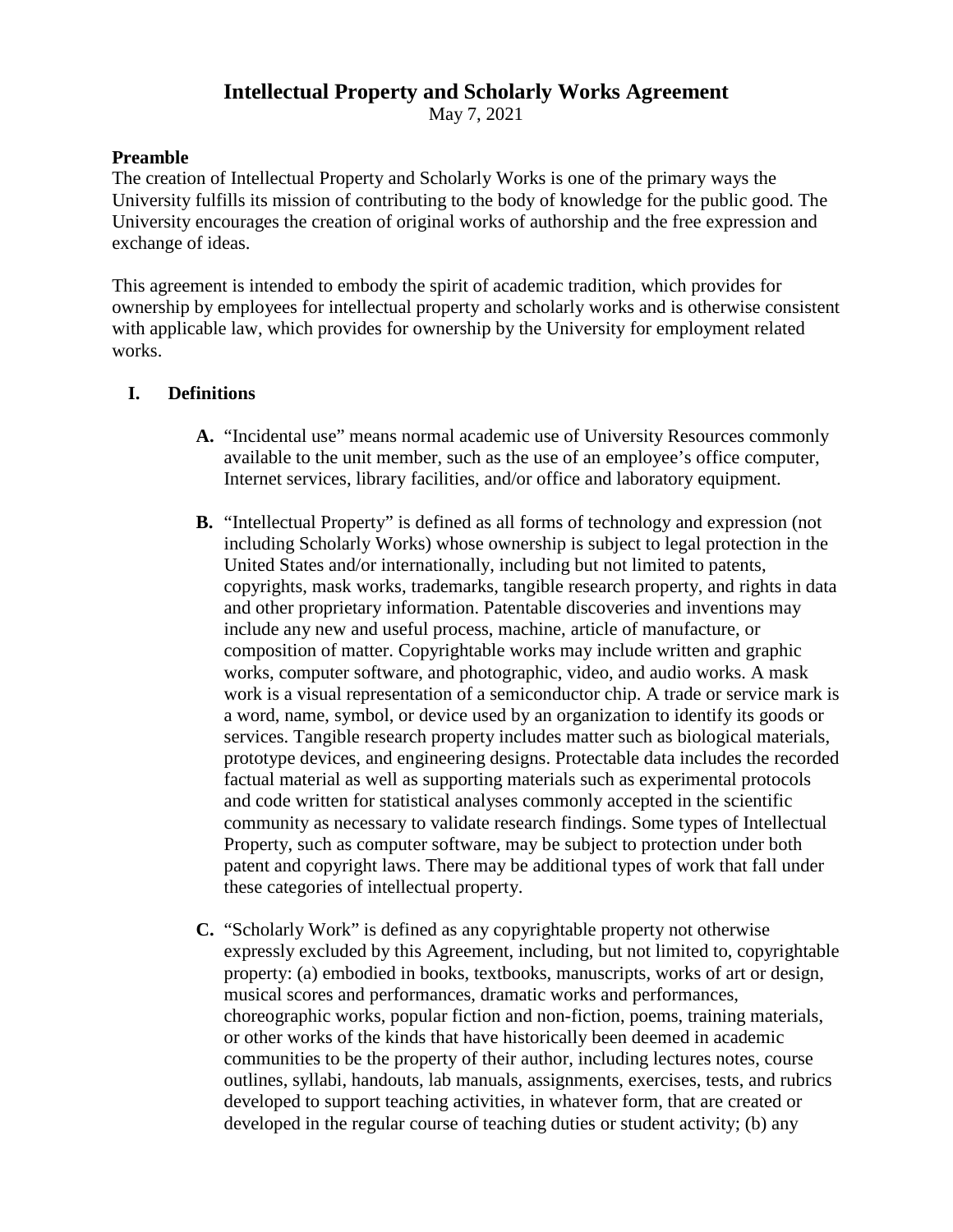additional work developed for online and hybrid courses to include produced videos, animations, games, simulations, digital lessons or modules, courseware, and other similar works; (c) embodied in a storage medium such as film, videos, audio recordings, multimedia materials, distance learning materials, courseware; (d) has been released by the University to the Author or Inventor, or (e) is created on sabbatical leave with no more than Incidental Use of University Resources.

## **II. Ownership of Intellectual Property and Scholarly Works**

- **A.** Intellectual Property created by a member of the bargaining unit is owned by the University at which the member is employed only if it is created:
	- **1.** when the property is embodied in a work that the employee is specifically assigned to create, or which is the product of a commission by the University pursuant to a signed contract which expressly stipulates "work made for hire" including ownership rights; and
	- **2.** with more than incidental use of University resources.
- **B.** Intellectual property created within the scope of employment which does not qualify for ownership by the University pursuant to A.1 and A.2 above shall be the sole and exclusive property of and wholly owned by the unit member creating such intellectual property. Where Intellectual Property is owned by the employee, the employee may, at his/her option, assign the rights of ownership in whole or in part to the University, subject to the limitations of section III below.
- **C.** The allocation of rights in Intellectual Property arising from research or creative work sponsored by government, industry, or other external organizations will typically be governed by the terms of a written agreement between the University and the sponsor. The University ordinarily will be required by the agreement or by law to grant the sponsor a license, maintain or disseminate data, or grant other rights relating to Intellectual Property arising from the research or work and accordingly will take ownership of such Intellectual Property in order to meet its contractual obligations. Ownership and other provisions of this Policy are subject to such agreements.
- **D.** The University recognizes and affirms the tradition in higher education that Scholarly Works are owned by the faculty member authoring them rather than the employing educational institution, unless the University owns the copyright if (1) there is a signed contract; (2) the employee was specifically assigned to create the copyrightable work; (3) the copyrightable property is the result of an alternate assignment and the University indicates at time of development in writing that ownership will be claimed; or (4) more than incidental use of University facilities or financial support was used in the creation, and the University, with knowledge of such support, indicates in writing at the time of developmen that ownership will be claimed. The University also reserves the right to use the copyrightable property without royalties for educational purposes unless the creator's right to commercialize it is significantly impaired. Faculty ownership of such Scholarly Works may be affected by the terms of agreements with third party sponsors, as set for in section C above.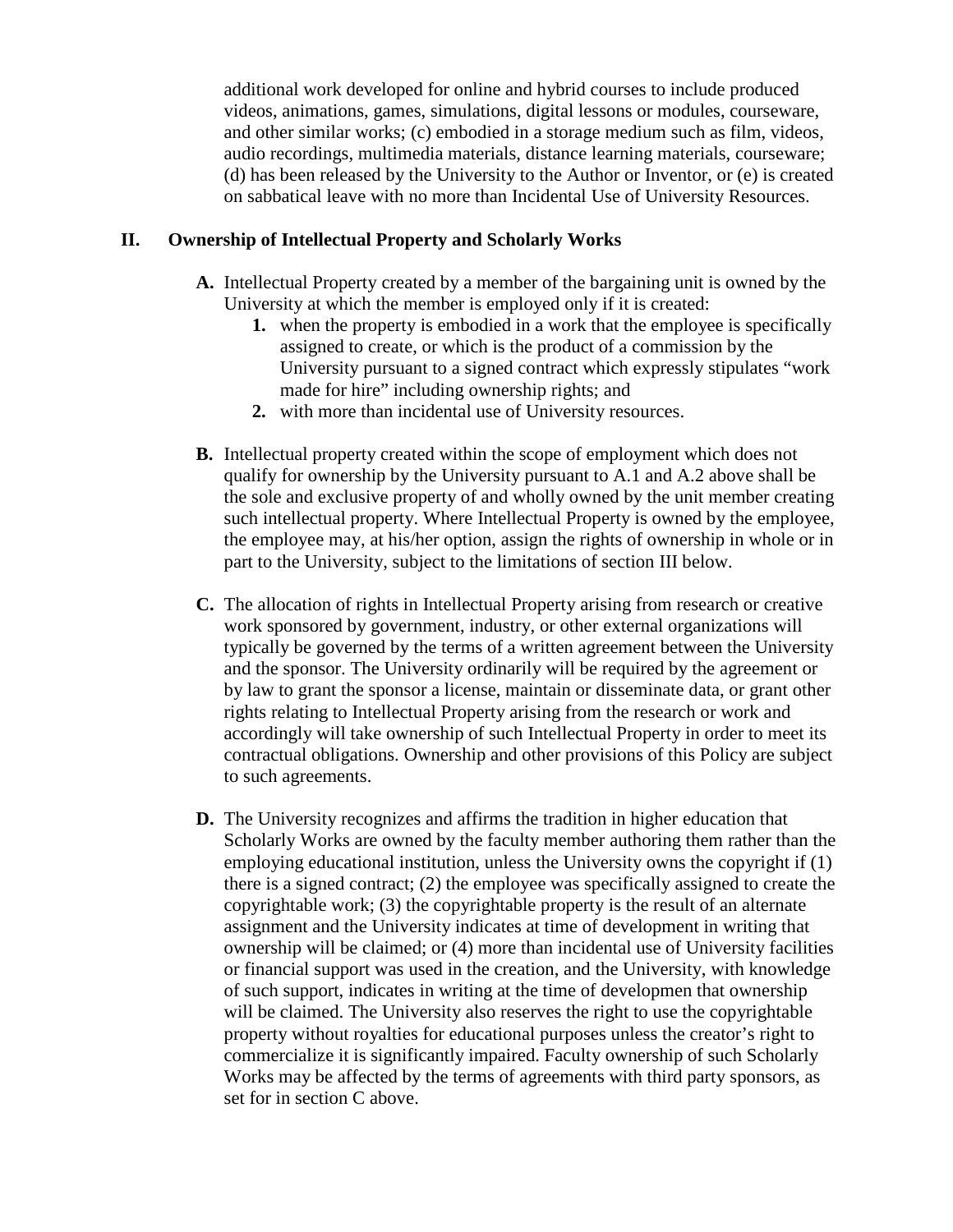- **E.** All Scholarly Works created by faculty within the scope of employment shall be owned by the Author.
- **F.** The University shall retain a non-exclusive, perpetual, and royalty-free right to use the Scholarly Works for pedagogical, scholarly, research, or administrative purposes, unless the Author specifically demonstrates that such royalty-free use significantly impairs the Author's right to commercialize the Scholarly Work. Scholarly Works are generally not considered "works made for hire" under this Policy. This includes scholarly works created using Assigned Released Time (ART) and Sabbatical Leaves. With respect to online classes, their development through the University's Quality Assurance Program (QAP) for online course development and teaching is considered "works made for hire" and the University retains its rights to the approved development course shell as described above, but only for the purpose of a course's perpetuation within a program curriculum. The faculty member who developed the course retains their rights to use the course content in any other context. Supplemental material faculty add when teaching an active online course section does not become part of the development course shell.
- **G.** The University reserves the right to pursue a patent on a patentable intellectual property pursuant to paragraph A.1 above. All costs related to obtaining a patent, including but not limited to pre-patent expenses, patent prosecution, licensing, license maintenance, and patent infringement, shall be borne by the University. Such costs shall be reimbursed to the University before any net revenue is disbursed to the inventor.

#### **III. Revenue from Intellectual Property**

- **A.** Where the employee owns the Intellectual Property or Scholarly Work, the employee shall retain all royalties or other benefits from any commercialization of said Property or Work. However, the University at which the employee is employed shall have a right to use said Property or Work free of royalties, unless the employee can specifically demonstrate that such royalty-free use significantly impairs the creator's right to commercialize the property, work, or invention.
- **B.** Compensation for online and hybrid courses created by the employee shall be governed by master and local agreements on Online Courses.
- **C.** Revenue from Inventions and Patents shall be distributed in accordance with this section and negotiated by the University with third parties in a manner to encourage the development of Inventions within the University. Net Revenues may not include funds received from third parties for research.
	- **1.** Revenue offered by third parties to fund research must be declined if the receipt would violate the University's Policies, including but not limited to, Policies and Procedures on Financial Conflicts of Interest in Research.
	- **2.** Net Revenue shall be distributed between the inventor, the inventor's Program, School, and the University in accordance with the schedule shown in Table I below.
	- **3.** Net revenue shall be disbursed in accordance with the applicable license agreement. Inventors shall be permitted to review the University's books